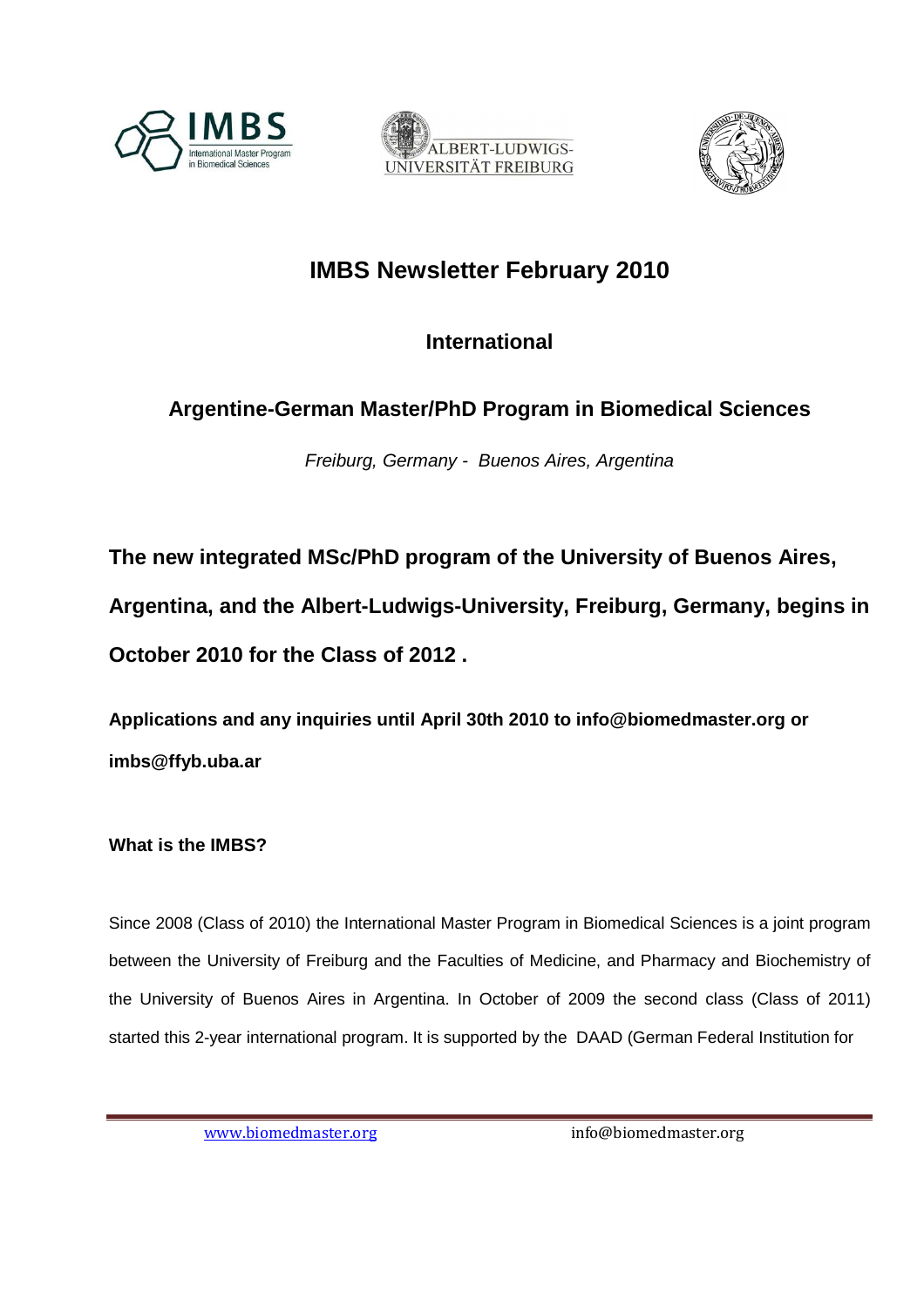





Academic Exchange) and private philanthropy, allowing us to provide partial scholarships to the best students. Additional support will be available from other non-profit, philanthropic institutions like the ARGER Foundation in Buenos Aires, Argentina, and the Biothera Foundation in Freiburg, Germany. The main objective is to offer a very high quality two year Master Program and create a Center of Excellence in the Biomedical Sciences in Latin America. The program consists of a two year master course, carried out in Buenos Aires and Freiburg, with special lectures and courses by the leading scientists from both institutions. The first eight months are carried out in Buenos Aires. The next four months are done in Germany. This includes an intensive week of each module, half of the clinical module, and one of the elective traineeships. The students will choose where to perform the Master Thesis. The language of instruction is English in both countries.

The two-year Master Course is followed by an optional integrated two-year PhD period in Buenos Aires or Freiburg.

### **Who can apply?**

Students from any country may apply, who have received at least a bachelor degree in any of the biomedical or biological sciences. We currently have students from many different countries and backgrounds in our program. Students come from Argentina, Germany, Mexico, Colombia, Chile, Ukraine, Kenia, India and Indonesia. These students have previously graduated in Medicine, Biology, Biotechnology, Pharmacy and Biochemistry.

### **Who should apply?**

**Students who are looking for a top level international, integrated master/PhD program (two+two years).**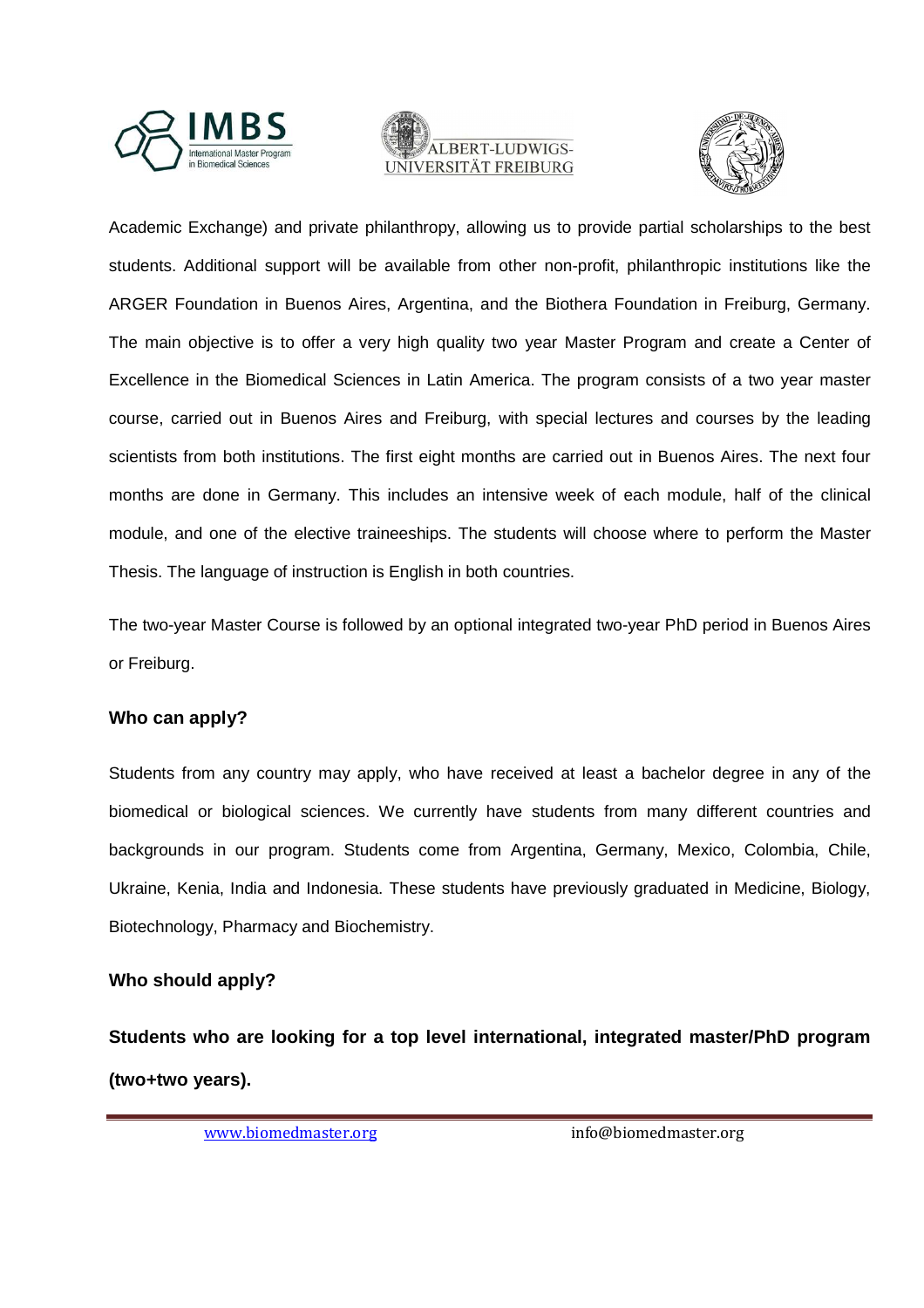





Students from around the world who want to become international leaders in their respective fields of expertise and talent by obtaining an in depth education by some of the world`s leading scientists on two continents, Latin America and Europe, being exposed to three different languages and cultures: English, Spanish, German.

### **Are the degrees internationally recognized?**

The Master (MSc) degree is given upon successful completion of the program by the University of Buenos Aires.This degree will then be submitted to the German authorities for recognition, which will mean full recognition in all EU countries. The PhD degree can be obtained by either institution and is normally recognized in all countries, possibly requiring some administrative steps in some countries. In order to take full advantage of the integrated program, the mentor/institution for the subsequent PhD period should be identified within the first year.

### **A Look Back at 2009**

2009 was a year of great events for the IMBS. The summer school of the IMBS Program in Freiburg was very successful academically, with the Freiburg faculty giving eight weeks of intensive "hands on" teaching followed by "wet lab" electives. In November, 2/3 of the students returned to BA to conduct their master thesis research, while five elected to do so in various Freiburg laboratories. In November, all students presented their laboratory experience and research projects to members of the Buenos Aires and Freiburg IMBS Faculty with excellent talks. At the Buenos Aires Symposium, we had the visit from Nobel Prize Laureate Prof. zur Hausen in Buenos Aires. He honored us with a conference at the Aula Magna from the UBA School of medicine in front of more than 1000 people, and he met the IMBS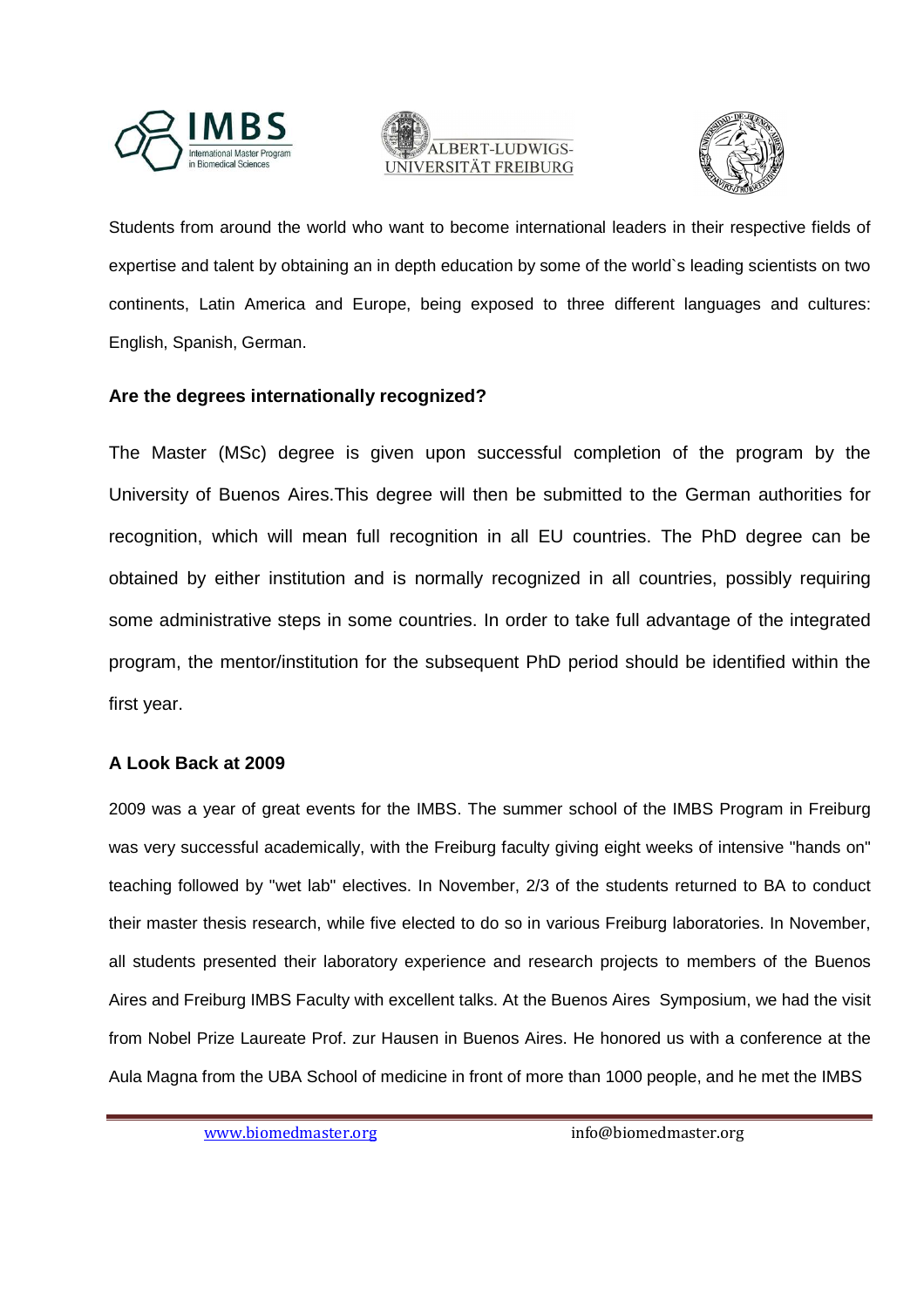





students answering their questions and giving them a piece of his experience.We also held two symposiums, the Freiburg IMBS Symposium entirely realized by our students, and the Buenos Aires IMBS Symposium also with faculty from both sides to welcome the class 2011.



Professor zur Hausen with the class of 2011 and friends in Buenos Aires.



A full auditorium for Prof. zur Hausen in Buenos Aires (left). The class of 2010 in Freiburg at "their" symposium (right).

www.biomedmaster.org info@biomedmaster.org